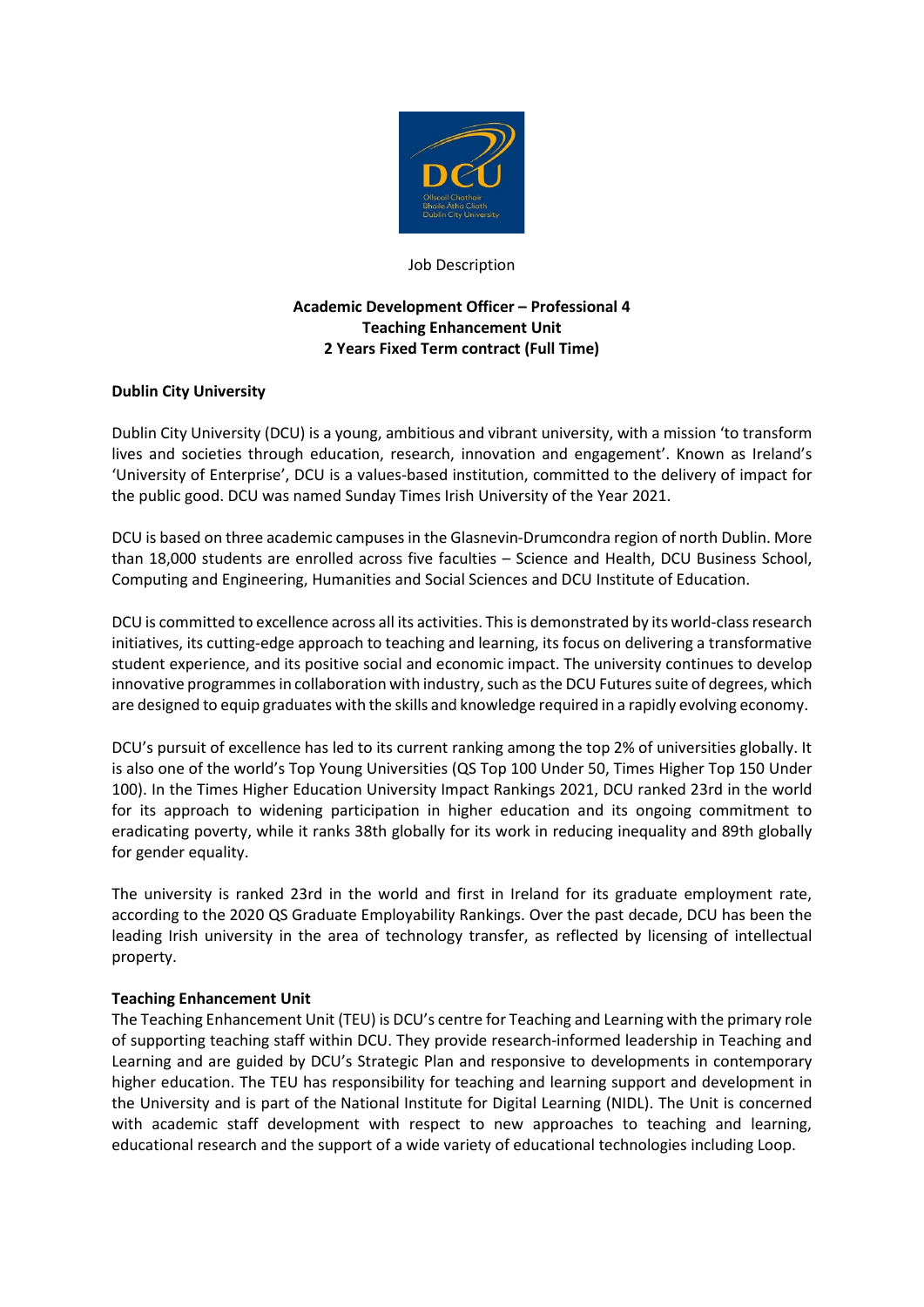## **Role Profile**

The University is embarking on a period of significant investment in curriculum renewal and learning innovation across all of its Faculties. The Academic Development Officer will be responsible primarily for assisting with the implementation of Challenge-Based-Learning (CBL) in the curriculum and associated underlying pedagogies contributing to DCU's Teaching and Learning Strategy. The position will assist the TEU, academic teams and students with the implementation of CBL pedagogies. Building upon existing expertise in CBL, and working with a dynamic team of colleagues, this post offers an exciting opportunity in DCU for the successful candidate to make a significant contribution to the enhancement of effective and innovative teaching practice supporting a transformative student learning experience. The successful individual will work directly with programme teams in DCU as well as liaising with counterparts in the European Consortium of Innovative Universities (ECIU).

The position will report to the Head of the TEU, who has overall responsibility for promoting teaching and learning development activities. The TEU plays a key role in supporting Faculties and the effective implementation of DCU's Teaching and Learning Strategy, and related strategic programmes such as DCU Futures. Under the direction of the Head of the TEU, the candidate will work closely with a team of project staff including academics, learning technologists and academic developers. The contract will be for a period of up to 2 years commencing on appointment.

## **Duties and Responsibilities**

The successful individual will report to the Head of the TEU and the duties and responsibilities of the post include, but are not limited to the following:

- Support the TEU, academic teams and students with the implementation of Challenge-Based Learning (CBL) pedagogies
- Conduct administrative duties for the TEU teams in relation to the ECIU project
- Operate as a point of contact with academic staff for the ECIU Challenge-Based Learning (CBL) projects.
- Create CBL teaching and learning resources and reports in a variety of different formats e.g. text, infographics, video
- Develop and implement a review process of existing CBL pedagogies within DCU
- Complete administrative duties associated with teaching and curriculum development projects
- Produce, disseminate and deliver outputs consistent with the TEU'S Priority Initiatives Plan and at the request of the Head of the TEU
- Carry out other such duties as directed by the Head of the TEU or the Dean of Teaching and Learning, that contribute to the achievement of the strategic initiatives of the University

### **Qualifications and Experience**

The candidate must hold at least a Master's degree, a digital or information technology component in this is highly desirable. Experience of teaching in a higher education environment and development of online teaching resources is preferable along with evidence of scholarship in a relevant area. The successful candidate must be able to demonstrate significant expertise in delivering professional development to academic staff in relation to enhancement of academic practice. S/He will have an Experience of CBL pedagogies and also extensive experience of Moodle would be highly desirable.